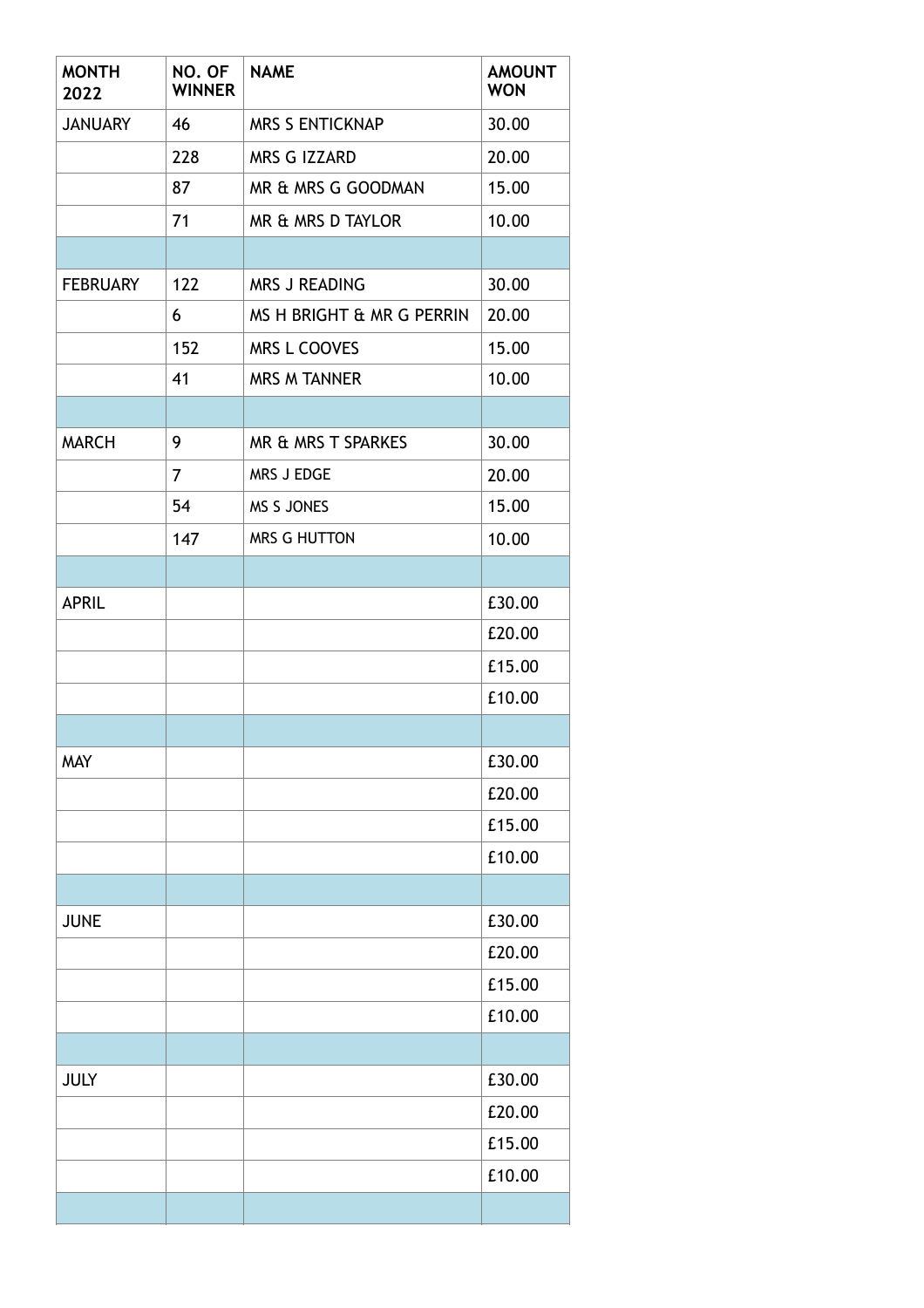| <b>AUGUST</b>    |  | £30.00 |
|------------------|--|--------|
|                  |  | £20.00 |
|                  |  | £15.00 |
|                  |  | £10.00 |
|                  |  |        |
| <b>SEPTEMBER</b> |  | £30.00 |
|                  |  | £20.00 |
|                  |  | £15.00 |
|                  |  | £10.00 |
|                  |  |        |
| <b>OCTOBER</b>   |  | £30.00 |
|                  |  | £20.00 |
|                  |  | £15.00 |
|                  |  | £10.00 |
|                  |  |        |
| <b>NOVEMBER</b>  |  | £30.00 |
|                  |  | £20.00 |
|                  |  | £15.00 |
|                  |  | £10.00 |
|                  |  |        |
| <b>DECEMBER</b>  |  | £30.00 |
|                  |  | £20.00 |
|                  |  | £15.00 |
|                  |  | £10.00 |
|                  |  |        |